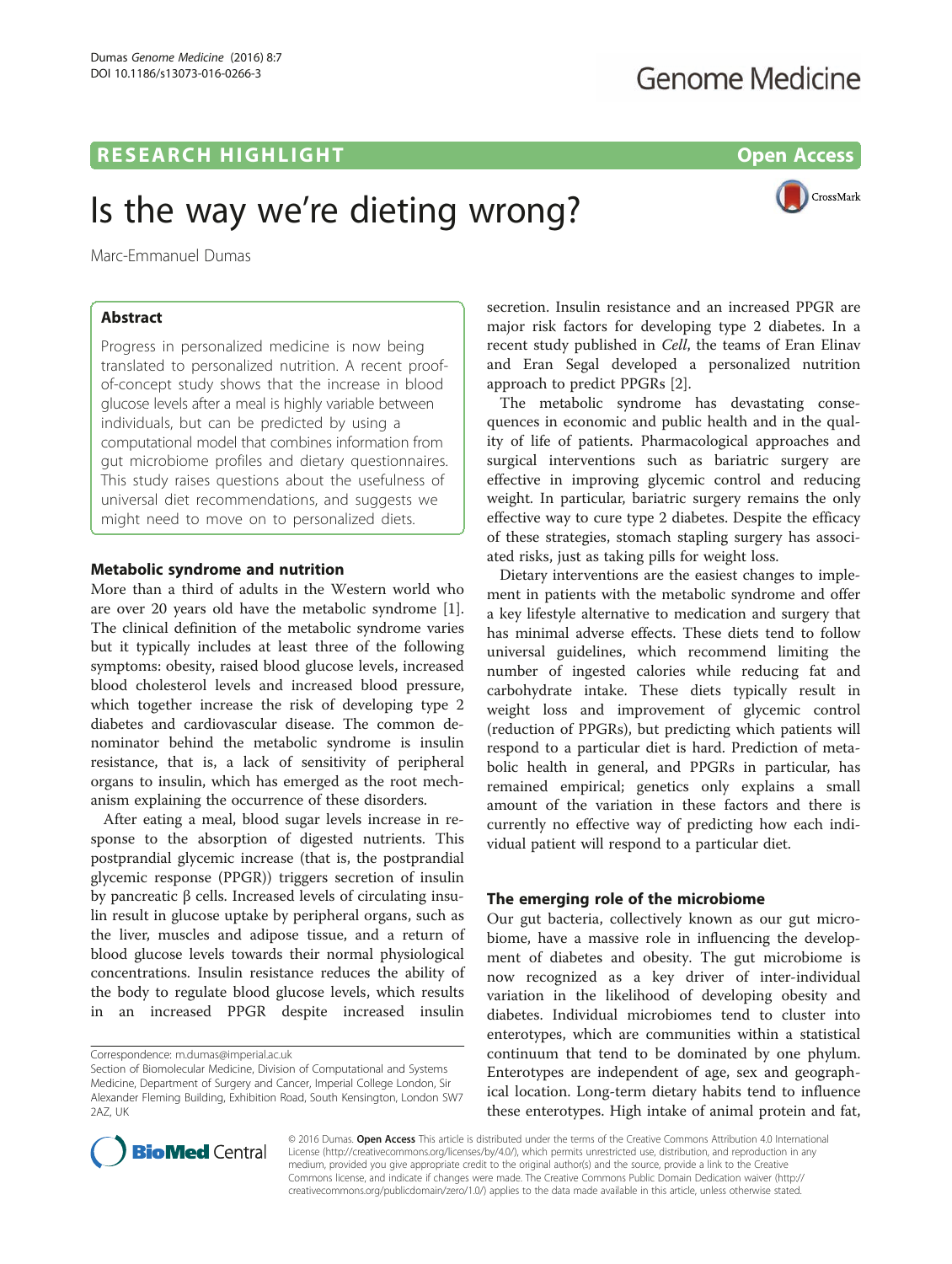in particular, favors the growth of Bacteroides, whereas carbohydrate intake promotes growth of Prevotella species [\[3](#page-2-0)]. Several studies have demonstrated that high ecological diversity of gut microbes is associated with good health, which is presumably due to an increase in the diversity of bacterial functions. Owing to progress in sequencing technologies, it is now possible to measure almost every microbial gene in the microbiome and even a simple measure such as counting the total number of genes (microbial gene richness) shows an intriguing relationship of this number with metabolic health. Patients with a low microbial gene count tend to have more severe obesity, have more inflammation and gain more weight than patients with a high microbial gene count [[4\]](#page-2-0). Patients with a low microbial gene count also respond better to dietary intervention than patients with a high microbial gene count [\[5\]](#page-2-0). Hence, the microbiome is now emerging as both a biomarker and an actionable target responding to dietary intervention in personalized medicine.

## From personalized medicine to personalized nutrition

A recent article by Zeevi et al. combines longitudinal monitoring of PPGRs by wearable continuous glucose monitors, microbiome profile data and clinical information in a large cohort. The findings show that although individual PPGRs are hypervariable, they are predictable by "big data" strategies, and suggest that personalized diets might be more successful than universal diets in controlling PPGRs. The researchers integrated various data types, including information on dietary intakes, anthropometric measurements, physical activity, sleep– wake cycles, high-resolution long-term blood glucose monitoring and fecal metagenomics in a cohort of healthy and pre-diabetic volunteers [\[2](#page-2-0)]. The 800 volunteers self-reported nearly 10 million calories consumed over nearly 47 thousand meals and automatically captured 1.5 million glucose measurements using ergonomic and minimally invasive continuous glucose monitors. In the first part of the study, Zeevi et al. established that PPGRs are highly variable, which suggests that universal dietary recommendations might have limited utility.

Having demonstrated the hypervariable nature of PPGRs, Zeevi and colleagues then analyzed individual anthropometric measurements, activity parameters and microbiome profiles to predict these responses. The researchers devised a machine-learning algorithm that is based on a gradient-boosting regression methodology, in which thousands of decision trees were derived to optimize the predictive value of the overall model. Careful calibration, with participants eating standardized meals, enabled the machine-learning algorithm to make

precise predictions for real-life meals by bringing extra noise and coarse-grained resolution to the predictions, which are critical factors for modeling the human element in clinical studies. The investigators trained their model in the cohort of 800 individuals by using leaveone-out cross-validation and validated the model against an independent cohort of 100 volunteers.

Finally, Zeevi and colleagues used their gradientboosting regression approach to design personally tailored dietary interventions, aiming at improving PPGRs in a two-arm blinded randomized controlled trial. Following the acquisition of baseline data, use of the machine-learning algorithm improved PPGRs as well as expert-based diet selection approaches.

### Key findings and significance of the study

The novel approach introduced by Zeevi et al. makes it possible to tailor diets to each individual. Although there was a high level of interpersonal variation among PPGRs, these were reproducible per person and per standardized meal and were associated with known risk factors. PPGR variability was also associated with clinical markers of diabetes (glycated hemoglobin levels), obesity (body mass index), liver function (alanine aminotransferase levels), inflammation (C-reactive protein levels), and, most importantly, with microbiome profiles. The bacterial taxa and microbial functions underlying these predictions were highly consistent with previous reports in the field, which further supports the robustness of the approach.

This work is an important proof-of-concept study that incorporates the contribution of the microbiome in the prediction of dietary responses. The approach is part of a new translational aspect of microbiome research. Other studies have pioneered the use of genome-scale modeling of microbiome responses to dietary intervention, which predicted short-chain fatty acid and amino acid variation in blood [\[6](#page-2-0)]. The combination of largescale volunteer recruitment with longitudinal phenotyping depth enabled the machine-learning algorithm to outperform current models and expert-based predictions, making this study a cornerstone in the field of personalized nutrition. This study further supports the role of the microbiome as a prodromal marker—i.e., an early predictive marker—in pathophysiology. From a computational medicine angle, the study highlights the power of harnessing deep, longitudinal phenotyping by 'big data' strategies, which is critical to crack the code of complex individual response patterns and achieve individual predictions.

#### Remaining challenges and future directions

This visionary study will undoubtedly influence the setup of nutritional interventions for the metabolic